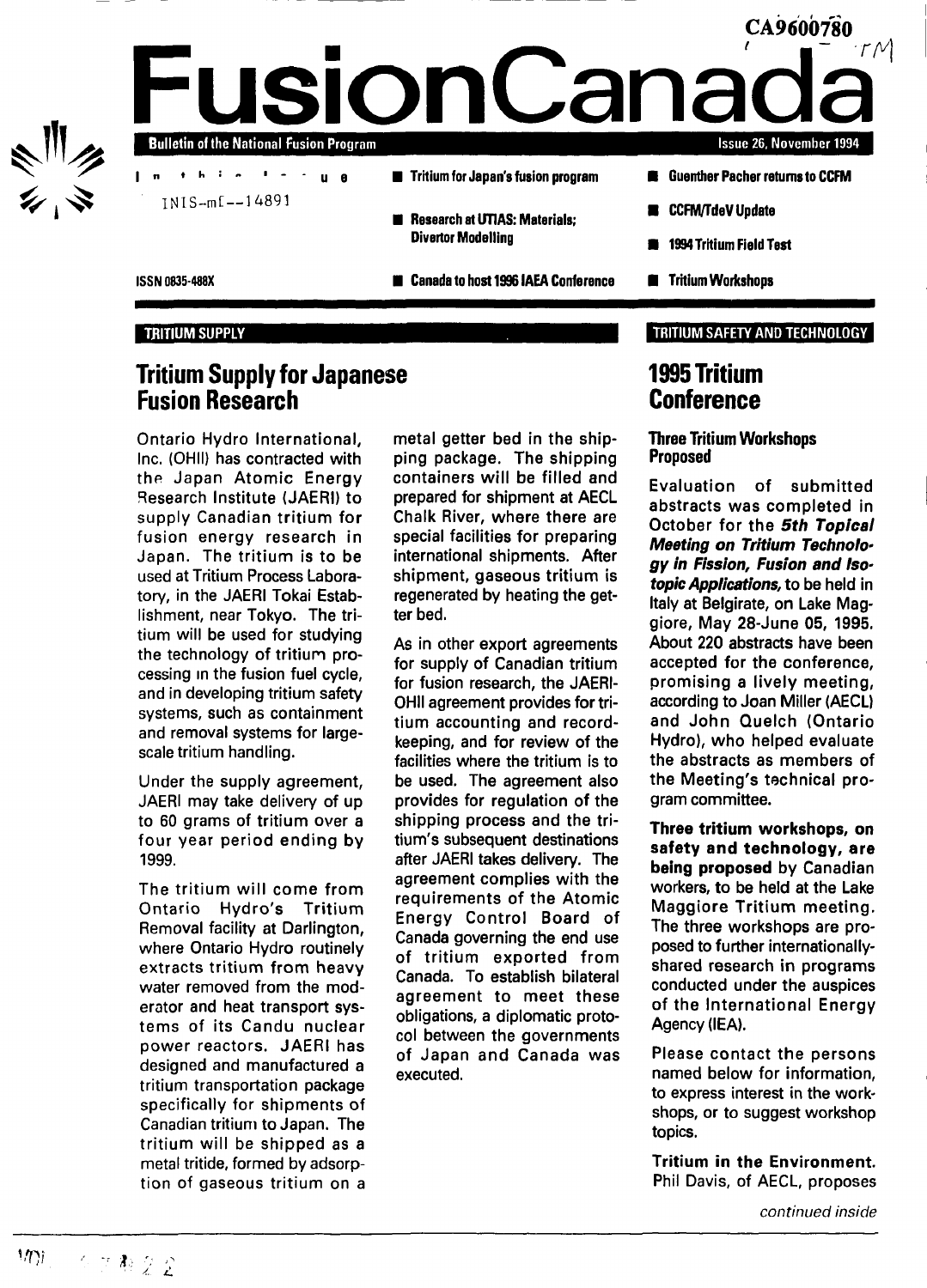## **TRITIUM SAFETY AND TECHNOLOGY**

ミッシュ

## **1995 Tritium Conference** *continued*

this workshop to discuss ideas for future internationallyshared environmental tritium work, including field studies and validation of environmental models. Results from the organically-bound-tritium intercomparison exercise, carried out using samples from the 1994 tritium release test, will be presented. Dr. Davis organized the 1994 tritium release test, conducted in August at AECL Chalk River with participants from four countries (see separate article in this issue of FusionCanada).

Tritium Dosimetry. Richard Richardson is leader of the internal dosimetry team at AECL Chalk River. He is proposing a workshop for identifying international collaborative work relating to better understanding of uptakes of tritiated species including water, particulates and organics. Dr. Richardson's dosimetry work includes improving human dosimetry models for evaluating tritium uptakes, and dosimetry of inhaled tritiated particulates such as metal hydrides.

Tritium Processing. Walter Shmayda, of Ontario Hydro Technologies, proposes a workshop to discuss three topics: to summarize the status quo in selected tritium handling and processing topics; to discuss the need for generic R&D in support of facilities and devices using tritium; to identify tritium-using facilities with common interests. R&D thrusts which address tritium issues in addition to ITER-driven technological goals, and

which look beyond ITER, will be discussed.

The Tritium in the Environment and Tritium Dosimetry workshops are connected with the IEA program "Environmental, Safety and Economic Aspects of Fusion Power". The Tritium Processing workshop is connected with the IEA program "Nuclear Technology of Fusion Reactors".

To enquire about the workshops:

Phil Davis (613) 584-3311 ext. 3294. Fax (613> 584-1221 Richard Richardson (613) 584- 3311 ext. 4755. Fax (613) 584- 1713

Walter Shmayda (416) 207- 6093. Fax (416) 207-5551

## **INTERNATIONAL**

## **Canada to Host 1996 IAEA Fusion Conference**

**October 6 -12,1996, Montréal**

### **16th International Conference on Plasma Physics and Controlled Thermonuclear Fusion Research**

In 1996, Canada will host the **16th International Conference on Plasma Physics and Controlled Thermonuclear Fusion** Research. The IAEA (International Atomic Energy Agency) organizes this fusion Conference every two years, and holds it in the country of an IAEA member state.

The 1996 Conference will be heid in Montréal, October 6 - 12, at a site in the city centre.

The conference is being held under the auspices of Canada's National Fusion Program, with support from Centre canadien de fusion magnétique (CCFM), the Canadian Fusion Fuels

Technology Project (CFFTP) and other Canadian agencies with an interest in thermonuclear fusion.

As normal for these IAEA fusion conferences, the scientific and technical programs and the conference arrangements will be coordinated by the IAEA in Vienna. Visits to technical sites including CCFM and the TdeV tokamak will be offered to delegates.

The 15th IAEA fusion conference was held this year in Seville, Spain, September 25- October 01. The IAEA's International Fusion Research Council (IFRC) met at this conference. At the IFRC meeting, the recommendation was made that Canada should host the 1996 conference, the 16th of its kind. The IFRC is the scientific coordinating body for IAEAsponsored fusion R&D programs and activities.

#### **CCFM-Centre canadien de fusion magnétique**

# **CCFM/TdeV Update**

On the TdeV tokamak, a five month experimental campaign, emphasizing radiofrequency lower hybrid power injection, was concluded in mid-November. After a brief maintenance shut-down, TdeV has just begun a new three month campaign.

Much of the autumn campaign featured simultaneous electrical plasma biasing and lower hybrid power injection at higher plasma densities. The program involved detailed, systematic exploration of tokamak and divertor behaviour under these complex conditions. The maximum toroidal magnetic field on TdeV has been increased to 1.9 Tesla, from a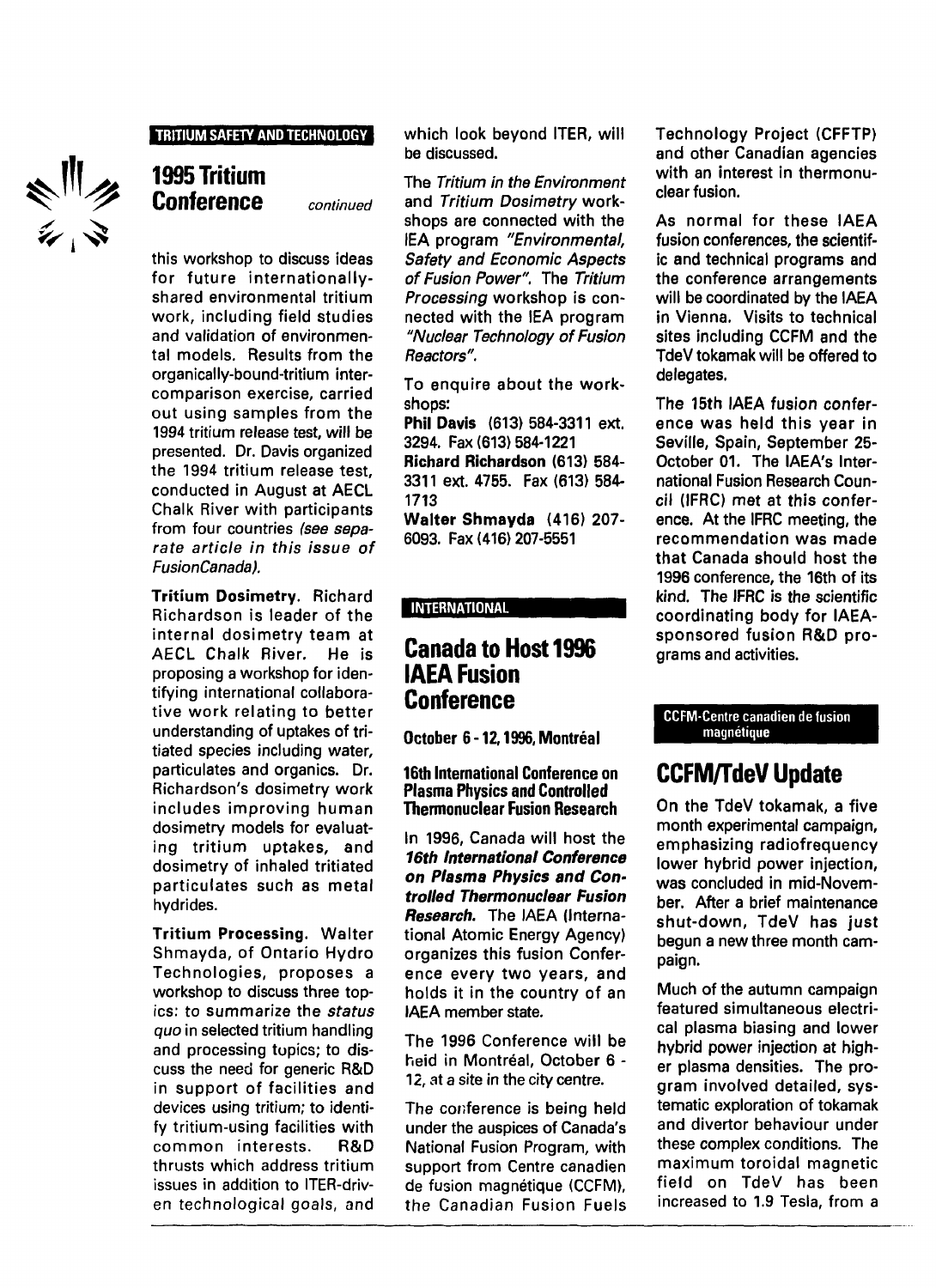#### FUSION MATERIALS

## **Erosion Studies on Plasma Facing Materials**

## University of **Toronto Institute for** Aerospace Studies **(UTIAS)**

- **•** High temperature erosion studies on a range of metaldoped graphites are nearing completion at UTIAS.
- **Example 18 Frosion by low energy** hydrogen particles (~100 eV and less, for H, D, T) is now being studied for beryllium and carbon.

Doped graphites. The erosion resistance of graphite exposed to plasma is modified if the graphite is doped with metal atoms. The reasons are imperfectly understood, but this potentially useful behaviour is being studied at UTIAS. At temperatures up to 1,800 K, under hydrogen species bombardment (hydrogen and deuterium) and molecular oxygen exposure, the erosion resistance of six metal-doped graphite varieties is being measured. Graphites doped with boron, silicon, titanium, aluminum, nickel and tungsten, with dopant concentrations up to ~20% atomic dopant/carbon ratio, were made in Ontario by Ceramics Kingston for testing at UTIAS. Measurements of resistance to chemical erosion (dominant in the 600-900 K temperature range) and radiation-enhanced sublimation (dominant above 1,300 K) have been made. Thermal conductivities were measured up to about 1,000 K. UTIAS is now completing the doped graphite study by measuring hydrogen retention of the samples over wide temperature ranges.

This work is part of Canada's contribution to the ITER EDA 1994 tasks **755** (concerning hydrogen retention and reemission for plasma facing materials) and **T62** (concerning plasma compatibility of materials, particularly erosion by hydrogen species and oxygen).

**Low energy particle erosion.** This UTIAS work is relevant to the design of 'detached-plasma, radiatively cooled divertors', a concept gaining recognition in fusion reactor design. In fusion reactor service, such divertors should run cooler than earlier divertor concepts because the 'detached' plasma does not fully contact the divertor's plasma facing surfaces. Consequently, the bulk of plasma particles (mostly hydrogen isotopes) impacting on the detached-plasma divertor surfaces will have fairly low energies, in the 10's of eV. Unfortunately, there is little data available about material erosion by such low energy particles. This UTIAS work sets out to provide that data, so that material erosion in detached-plasma divertors can be better predicted. Beryllium and carbon are being exposed to low energy hydrogen species, including tritium, in a program expected to occupy most of 1995. Principally, the program will study chemical erosion of carbon, and sputtering of beryllium under the impact of hydrogen, deuterium, and tritium ions in the energy range 25 eV - 100 eV (corresponding to plasma temperatures of 5-20 eV).

Both of these materials research efforts are supported by the Canadian Fusion Fuels Technology Project (CFFTP) as part of its fusion materials R&D program.

More Information: Prof. Tony Haasz, University of Toronto Institute for Aerospace Studies. (416} 667-7734, Fax (416) 667- 7799, or Paul Gierszewski, CFFTP, (905) 855-4717, Fax (905) 823-8020.

## DIVERTORS

# **Tokamak Divertor and Edge Plasma Studies**

**University of Toronto Institute for Aerospace Studies (UTIAS)**

- $\blacksquare$  The divertor behaviour of the Alcator CMOD tokamak will be studied in 1995 at UTIAS using the Toronto DIVIMP code, designed by Prof. Peter Stangeby of UTIAS. DIVIMP is an interpretive code which uses experimental observations of plasma impurities in a tokamak divertor, and specific machine parameters, to yield information on the production and transport of impurities in the tokamak plasma, particularly in the divertor region.
- The divertors of JET (Joint European Torus, UK) and the ASDEX-Upgrade tokamak (Garching, Germany) are currently being studied with DIVIMP. The JET work has been going on for several years.
- **UTIAS** is developing a predictive version of DIVIMP, for predicting the divertor performance of the ITER reactor and other next-step machines. Staff at the TEX-TOR tokamak (Jiilich, Germany) are collaborators in this.

Understanding plasma impurity production and transport is crucial to designing successful divertors and for controlling the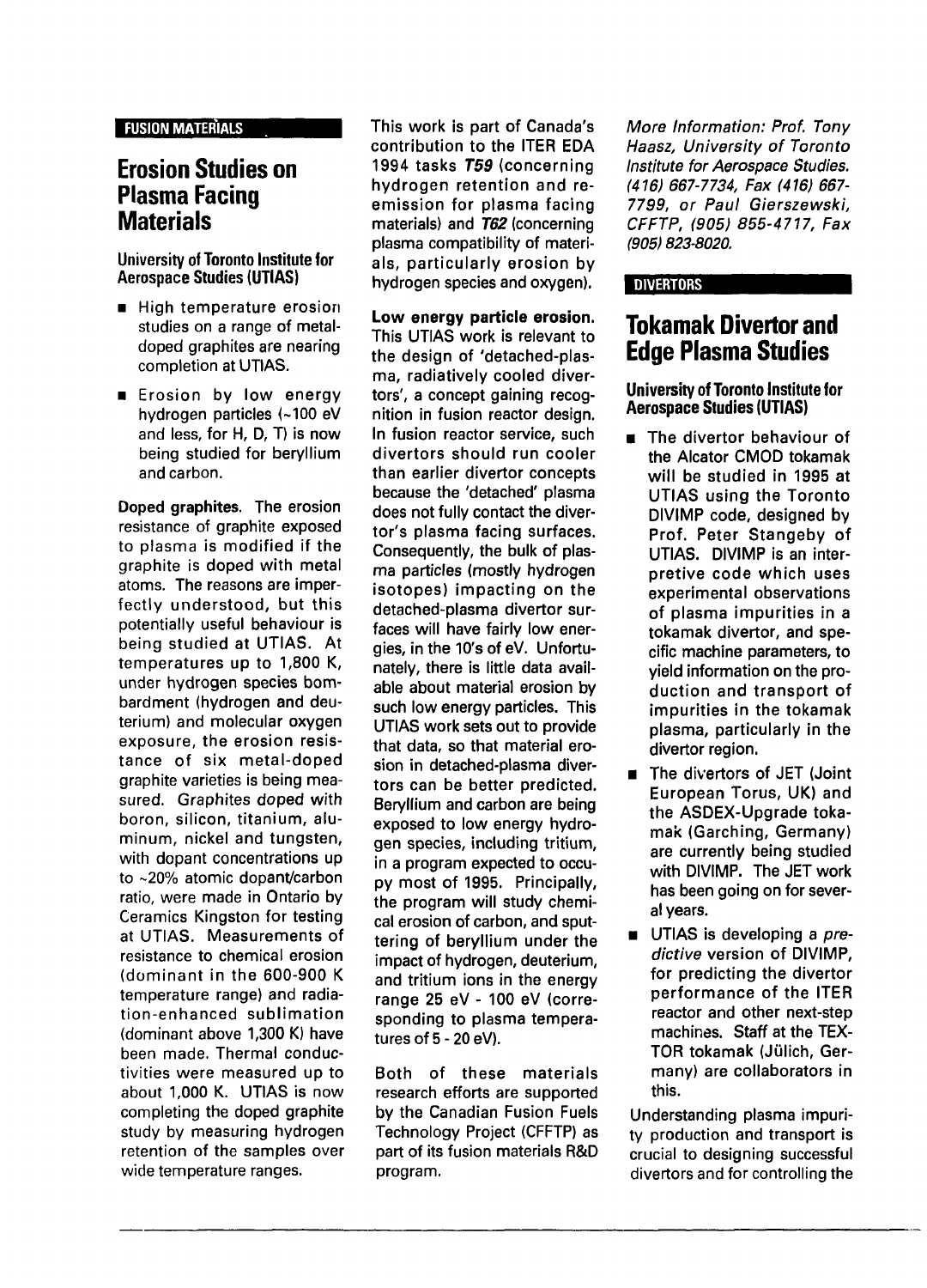nostics were especially useful in these studies.

- Rapid ramp-down of plasma current, 250 kA  $\Rightarrow$  150 kA at  $B<sub>1</sub>$  to 1.8 T, with high LH power, to explore characteristics of plasmas with higher internal inductance (that is, with a more peaked radial current density profile).
- Measured efficiency of  $\blacksquare$ lower hybrid plasma current

### GUENTHER PACHER

## **Guenther Pacher returns to Canada**

After five years at Europe's Garching site, fusion scientist Guenther Pacher returned to Canada in October to work on the TdeV tokamak at Centre canadien de fusion magnétique (CCFM). Part of Dr. Pacher's work at CCFM involves examining future operating scenarios for TdeV.

At Garching, Dr. Pacher was a member of The NET Team, which forms the core of Europe's ITER Home Team. His contributions to NET/ITER included ITER optimization studies for major parameters such as the reactor's major radius and plasma shape. His other contributions include work on ITER's divertor physics and plasma ramp-up scenarios. He also provided the physics input to Europe's study of the Safety and Environmental Aspects of Fusion Power (SEAFP), which is now complete.

To contact Guenther Pacher:  $e$ -mail: = pacherg@toka.ireq-ccfm.hydro.qc.ca. Telephone (514) 652-8882. Fax (514) 552-8625.

drive under negative plasma biasing, at low plasma densities, as a function of  $n_e$ ,  $l_{\alpha}$ , and  $N<sub>...</sub>$ 

**Explore plasma heating by** LH RF power injection at moderate plasma densities, up to 4.0 x 10 $^{\rm 10}$  m $^{\rm 3}$ , with 1 MW LH power and  $B<sub>r</sub>$  to 1.8 T.

A new, redesigned divertor will be installed on TdeV during an extended shut down beginning in April next year. Other planned TdeV modifications include installing new equilibrium field power supplies, modifications to the LH multijunction antenna, and an upgrade of the tokamak control system.

More information: Brian Gregory (Scientific Director) or Real Décoste (Operations Director). See Contact Data.

## TRITIUM IN THE ENVIRONMENT

## **Tritium Field Release Experiment in Canada**

### **Chalk River Laboratories**

The 1994 Tritium Field Release Experiment took place over 12 days, July 27 - August 8, 1994 at AECL's Chalk River Laboratories in Ontario. The main purpose of the test was to obtain information on the steady-state concentrations of tritiated water vapour (HTO) in air, soil and vegetation, arising from the oxidation of HT in soil. Other goals of the test included studying the dynamics of the approach to steady state HTO conditions, and the buildup rates of organically bound tritium in vegetation. Information from the test will be used in environmental modelling of tritium behaviour.

Observers and participants were present from Japan, Germany, the USA and Canada. Phil Davis of AECL, coordinator of the field test, will formally present its results at the Lake Maggiore tritium conference in June 1995. He is coordinating analysis of the test's measurement and sampling data by the four countries that took part. Intensive sampling of air, soil, and vegetation was done continually during the test.

Over the test's 12 day span, 300 Curies of elemental tritium (HT) were released continuously at a steady rate over a prepared 'field', 10 m x 10 m, planted with tomatoes, radishes and a leafy green vegetable, and containing some old, wild local vegetation. Average HT concentration near the ground was about  $2.5 \times 10^5$  Bq.m<sup>3</sup> during the test period.

### **Preliminary Assessment**

It was found that HTO concentrations built up over time and achieved equilibrium by the end of the study. HTO concentrations in air and in soil decreased rapidly with distance from the surface of the soil. HTO concentration in air moisture 20 cm above the soil surface was similar to that in water in the plants, and both were much less than HTO concentration in water in the top 2 cm of soil. Average HTO-in-air concentration at 20 cm height above the old vegetation was about 6 x 10<sup>3</sup> Bq.m<sup>3</sup> in the last days, with the HTO/HT ratio being about 0.02 when averaged over the study's last 8 days.

More information from Phil Davis, AECL, (613) 584-3311 ext. 3294, Fax (613) 584-1221.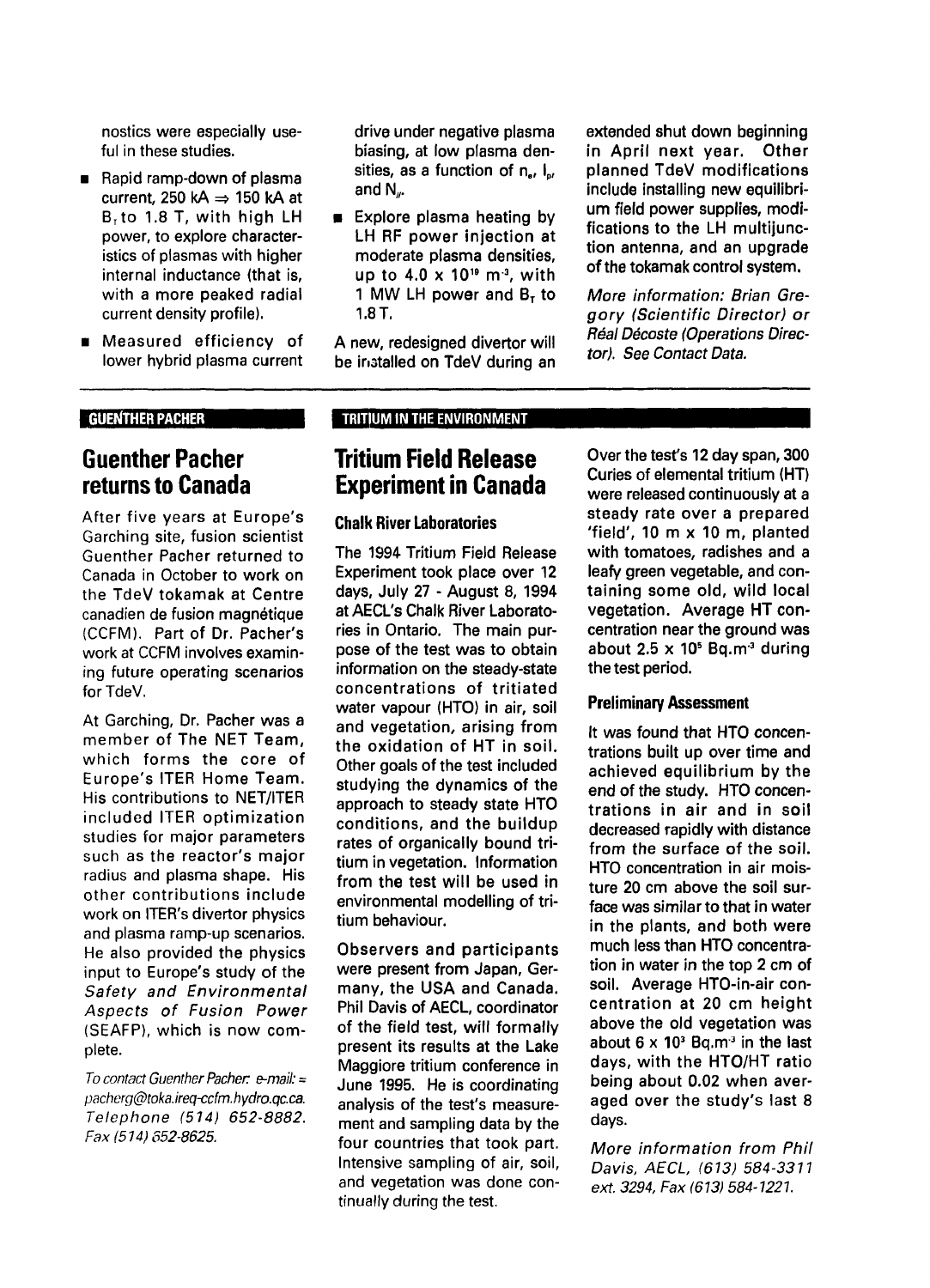previous maximum of 1.5 Tesla. Because of excellent plasma chamber wall conditioning produced by the new boronization system, plasma density on TdeV can now routinely be obtained up to  $8 \times 10^{19}$  m<sup>3</sup>, a density relevant to next-step fusion reactors and useful for studying radiatingplasma divertors.

## Recent TdeV Results

The 3.7 GHz lower hybrid wave radiofrequency injection (LH) system has shown excellent performance, and behaves just as designed. It drives the full TdeV plasma current of 200 kA at lower plasma electron densities, around  $2 \times 10^{19}$  m<sup>3</sup>. Plasma duration has been increased from one second to about four seconds by using the LH system, with little assistance from the inductive ohmic system.

Maximum radiofrequency power coupled into the plasma has easily reached 900 kW, producing a power density in the plasma chamber well in excess of 1 MW. m<sup>3</sup>. At these power levels, radiofrequency power flux at the LH antenna grill mouth has routinely been at record levels around 4.2 kW.cm<sup>2</sup>.

The LH system was designed to drive full plasma current on TdeV for 30 second plasma pulses, and appears capable of doing so, although several cooling systems would need to be upgraded before this was attempted. As expected, lower hybrid waves launched with the present antenna do not penetrate the plasma well at densities greater than 4.5  $\times$  10<sup>19</sup> m<sup>3</sup>. It is well understood that LH penetration at higher tokamak plasma densities becomes difficult at toroidal magnetic fields in the range < 2 Tesla, where TdeV

operates. LH current drive efficiency also decreases linearly with increasing plasma density. as expected.

An unexpected difficulty is the short antenna-separatrix gap required to maintain good coupling of the LH waves to the plasma. The GLIDCOP copperalumina material used for the 3.7 GHz antenna grill exhibits low material outgassing rates, favouring the record high power fluxes achieved without arcing inside the grill mouth. However, the high power fluxes lead to low plasma densities in front of the grill, and these low densities diminish LH coupling. To compensate for this, the antenna grill must be moved closer to the plasma separatrix, resulting in high heat loads on the grill mouth.

H-mode plasmas have not been achieved so far on TdeV with auxiliary heating by the LH system, even though the required power threshold for Hmode has been well exceeded in experiments. Several reasons for this are being considered. One reason may be that the magnetic geometry of TdeV is inadequate at the high plasma betas obtained with auxiliary heating.

## **Possible Changes to TdeV**

The experimental objectives of CCFM change with advancing knowledge, and CCFM is inclined to believe now that a more ITER-relevant scientific yield can be obtained from TdeV by concentrating on higher density plasmas and radiative divertors, with tokamak pulse lengths in the 5-10 second range. A second source of auxiliary plasma heating may well be needed for such a program, as would an upgraded magnetic geometry, and a divertor more capable of withstanding higher heat loads. Significant TdeV upgrades are planned for 1995 to improve the divertor and the magnetic geometry.

## **Recent detailed studies with TdeV**

These are some of the themes in which detailed studies have been performed in the recent TdeV experimental campaign.

- **Extended studies of helium** removal from the plasma, via the pumped biased divertors, were done at lower plasma densities, with LH power injection. Helium pumping out of the plasma is very effective with auxiliary heating and biasing.
- **EXECCESSIBILITY OF LOWER hybrid** (LH) waves into the TdeV plasma under these conditions: Plasma density n, range 2.0 - 6.0 x 10<sup>19</sup> m<sup>3</sup>; Toroidal magnetic field  $B<sub>r</sub>$ range 1.5-1.9 Tesla; Plasma current  $I<sub>n</sub>$  up to 250 kA; Lower hybrid  $N_{\text{H}}$  range 3.0 -3.3.
- **Extensive studies of the** transport and confinement of suprathermal (high energy) electrons, with energies up to about 100 keV, which originate from LH injection. Studies were made with and without electric plasma biasing.
- Modification of plasma current radial profile by LH RF injection has been studied as a function of plasma current and plasma electron density. At low plasma current, with normally peaked radial profiles, LH injection broadens the profile. At higher plasma currents, with relatively broad profiles, LH injection produces a slightly more peaked current profile. The laser polarimeter and 2-D X-ray tomography diag-